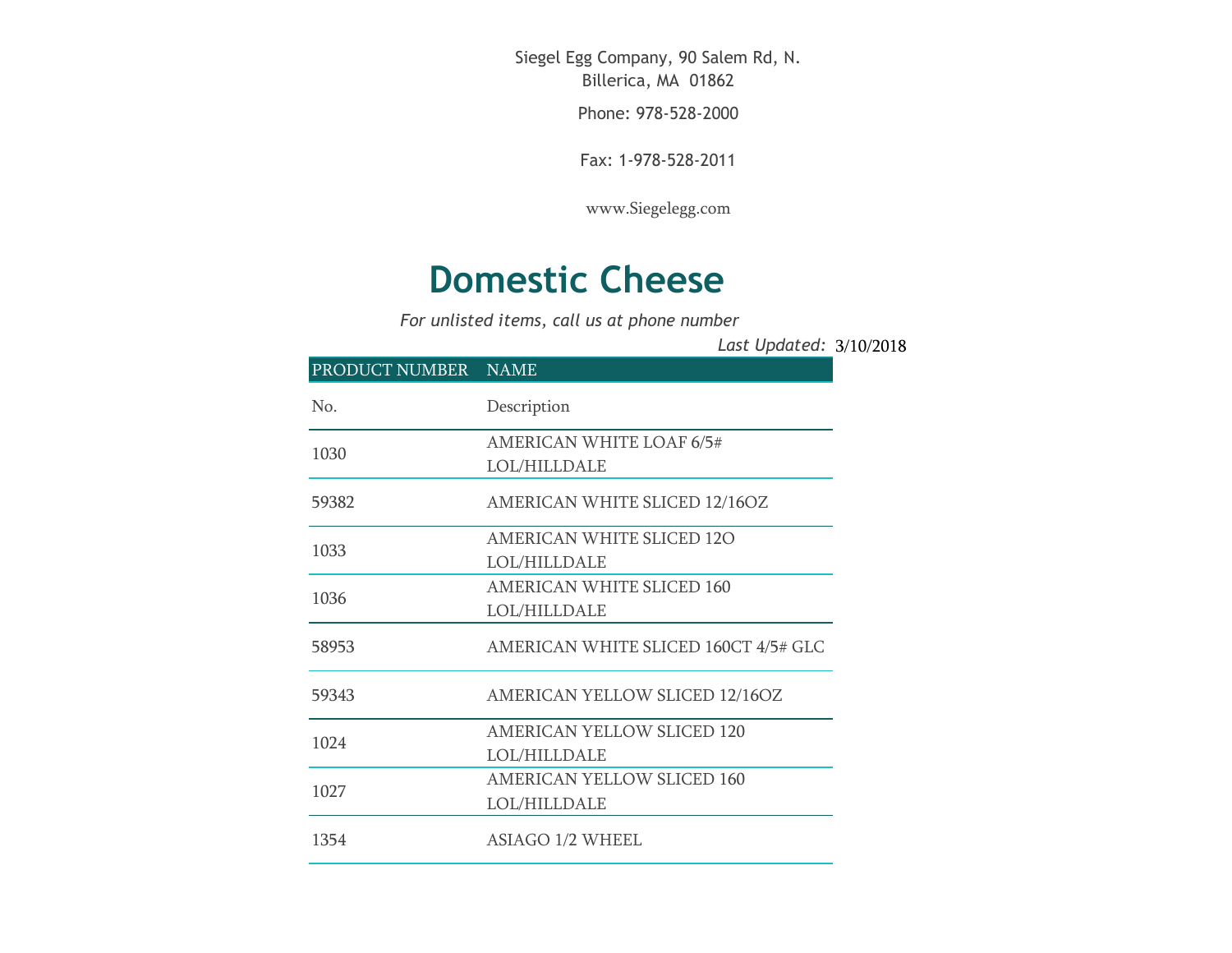| PRODUCT NUMBER NAME |                                     |
|---------------------|-------------------------------------|
| 56948               | <b>ASIAGO SHREDDED 4/5#</b>         |
| 60617               | BELGIOIOSO 4 CHEESE BLEND 4/5#      |
| 1078                | <b>BLUE CHEESE CRUMBLED 4/5#</b>    |
| 1081                | <b>BLUE CHEESE MAYTAG</b>           |
| 1072                | <b>BLUE CHEESE WHEEL DOMESTIC</b>   |
| 1345                | <b>BLUE CHEESE WHEEL GREAT HILL</b> |
| 6011                | <b>BONNE BOUCHE 6/6.5OZ</b>         |
| 1357                | <b>BOURSIN 12/5.20Z</b>             |
| 1366                | <b>BRIE 12/4.50Z</b>                |
| 1360                | <b>BRIE 1K</b>                      |
| 1363                | <b>BRIE 2K</b>                      |
| 1369                | <b>BRIE 8OZ</b>                     |
| 60814               | <b>BRIE ALOUETTE 2#</b>             |
| 62154               | BURRATA 6/8OZ BALL 2/4OZ 3#CUP      |
| 60725               | <b>BURRATA 6-2/4OZ</b>              |
| 59988               | <b>BURRATINA 6/8OZ</b>              |
| 63439               | <b>CAVEMAN BLUE CHEESE</b>          |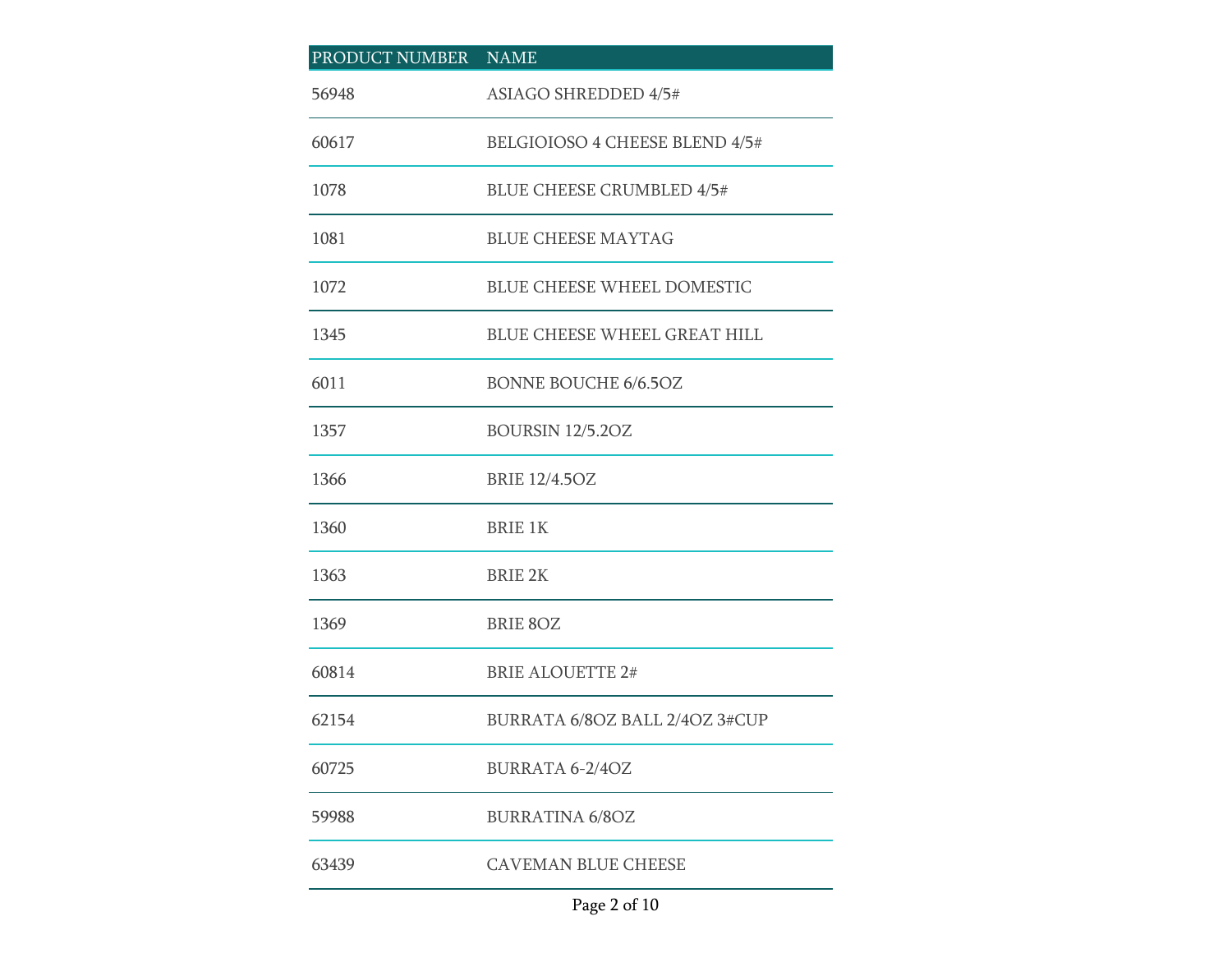| PRODUCT NUMBER | <b>NAME</b>                                 |
|----------------|---------------------------------------------|
| 63254          | CHED MILD YEL SHRD RBST FREE 4/5#           |
|                | <b>SAPUTO 989254</b>                        |
| 63253          | CHED SHRP WH SHRD RBST FREE 4/5#            |
|                | <b>SAPUTO 989256</b>                        |
| 1237           | CHEDDAR AND MOZZARELLA SHREDDED             |
| 59295          | <b>CHEDDAR BARS 12/16OZ</b>                 |
| 57780          | CHEDDAR COLBY LONGHORN                      |
| 59197          | <b>CHEDDAR CURD 12/80Z MAPLEBROOK</b>       |
|                | CHEDDAR EXTRA SHARP SHREDDED                |
| 63229          | LAUSCHER 4/5#                               |
| 56174          | CHEDDAR FLAT EXTRA SHARP CABOT              |
| 60529          | <b>CHEDDAR GRAFTON</b>                      |
| 55753          | CHEDDAR HUNTER 0056                         |
| 1303           | <b>CHEDDAR ORANGE BLOCK 40#</b>             |
| 1294           | <b>CHEDDAR ORANGE CABOT 10#</b>             |
| 62783          | CHEDDAR ORANGE FANCY SHREDDED<br><b>IMO</b> |
|                |                                             |
| 1297           | <b>CHEDDAR ORANGE MIDGET</b>                |
| 1228           | CHEDDAR ORANGE MONTEREY JACK                |
|                | SHREDDED 4/5#                               |
| 2027           | <b>CHEDDAR ORANGE MONTEREY JACK</b>         |
|                | <b>SHREDDED FINE 4/5#</b>                   |
| 2081           | <b>CHEDDAR ORANGE SHARP PRINT</b>           |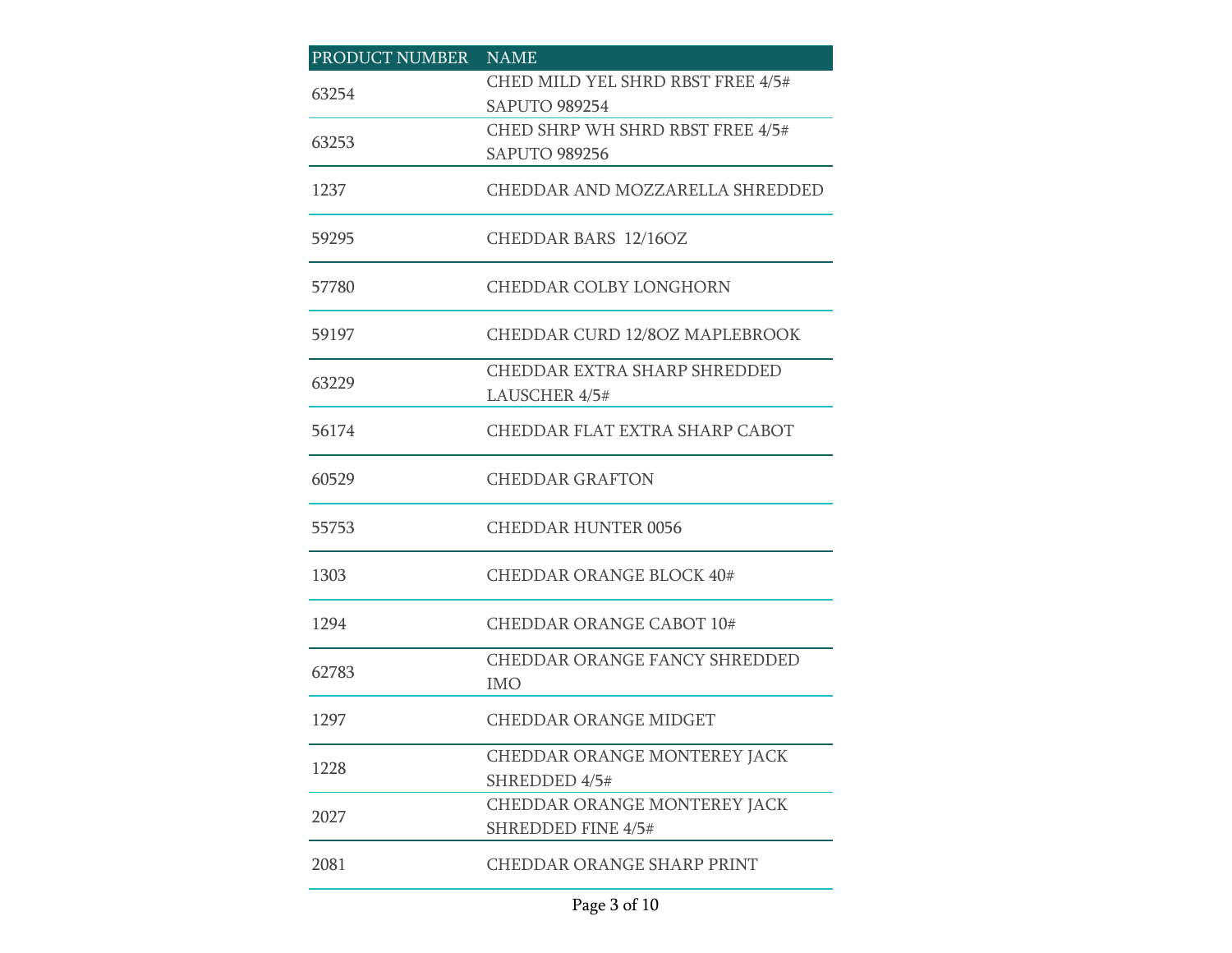| PRODUCT NUMBER | <b>NAME</b>                                     |
|----------------|-------------------------------------------------|
| 1231           | <b>CHEDDAR ORANGE SHREDDED 4/5#</b>             |
| 56450          | <b>CHEDDAR ORANGE SLICED 6/24OZ GLC</b>         |
| 1315           | <b>CHEDDAR SMOKED</b>                           |
| 55795          | <b>CHEDDAR SPREAD PORT WINE 2/10#</b>           |
| 1327           | CHEDDAR SPREAD SHARP YELLOW<br>KAUKAUNA 30#     |
| 60277          | CHEDDAR SPREAD WHITE SHARP 2/10#                |
| 1330           | CHEDDAR SPREAD YELLOW SHARP 2/10#               |
| 59812          | <b>CHEDDAR VINTAGE 6/2# CABOT</b>               |
| 60702          | CHEDDAR WHITE 1950 40#                          |
| 1285           | <b>CHEDDAR WHITE BLOCKS 40#</b>                 |
| 1279           | <b>CHEDDAR WHITE MIDGET</b>                     |
| 1276           | <b>CHEDDAR WHITE PRINT #96 CABOT</b>            |
| 2067           | CHEDDAR WHITE SHARP 10# LAND O'<br><b>LAKES</b> |
| 60367          | CHEDDAR WHITE SHARP 42# CABOT                   |
| 1288           | <b>CHEDDAR WHITE SHARP PRINT</b>                |
| 59538          | CHEDDAR WHITE SHARP SHREDDED 4/5#               |
| 1252           | <b>CHEDDAR WHITE SHREDDED 4/5#</b>              |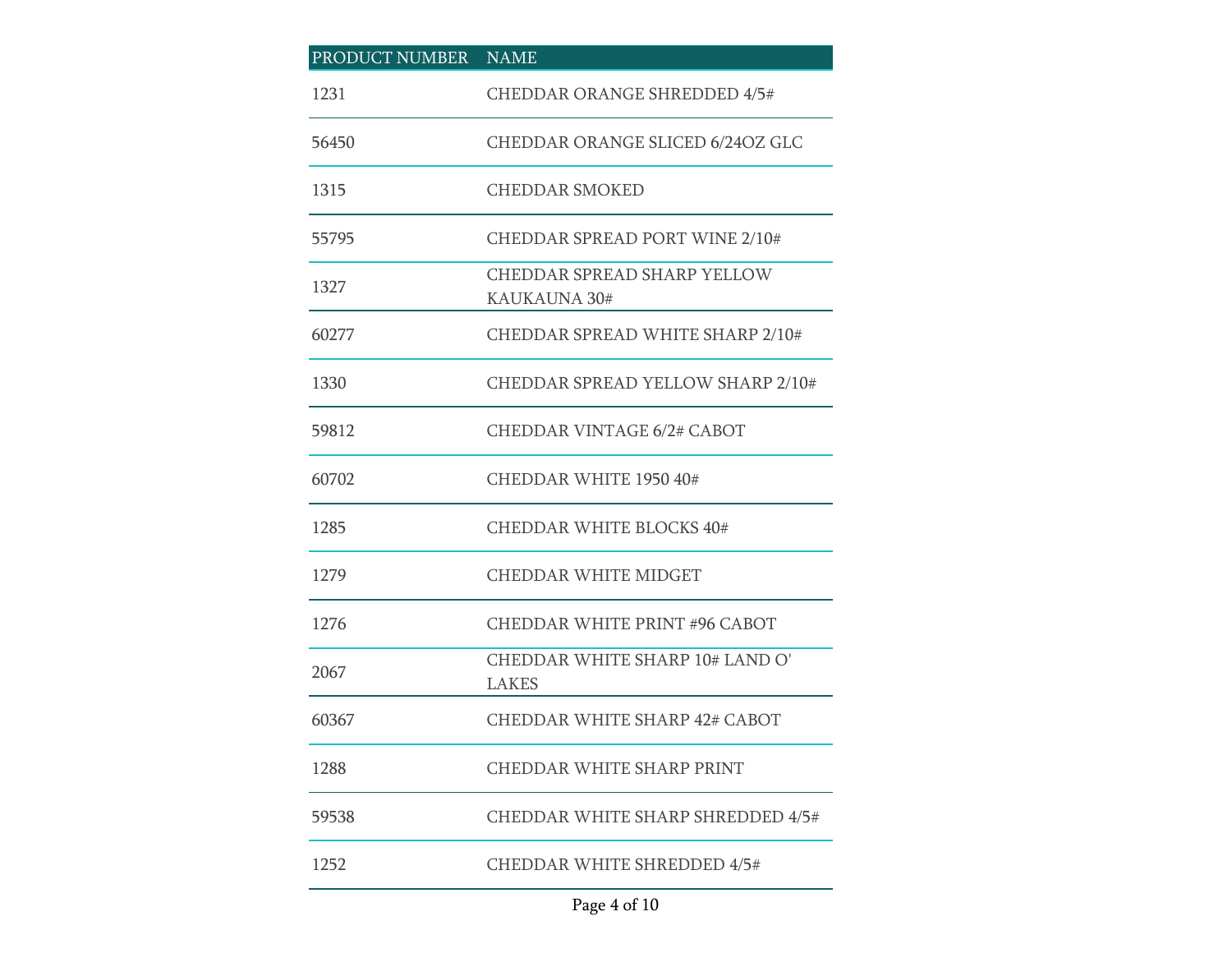| PRODUCT NUMBER | <b>NAME</b>                                                  |
|----------------|--------------------------------------------------------------|
| 59742          | CHEDDAR WHITE SLICED 6/24OZ GLC                              |
| 59513          | <b>CHEDDAR YELLOW SHARP SHREDDED</b><br>4/5#                 |
| 59296          | <b>CHEDDAR YELLOW SHREDDED 12/8OZ</b>                        |
| 59294          | COLBY BARS 12/16OZ                                           |
| 57697          | <b>CREME DE BRIE 2/3#</b>                                    |
| 1120           | <b>FARMERS CHEESE 9 PACK</b>                                 |
| 60526          | FETA 2/4# MT. VIKOS                                          |
| 1387           | FETA CHEESE 2/8#                                             |
| 1390           | FETA CHEESE 27#                                              |
| 56036          | FETA CHEESE CRUMBLED 4/2.5#                                  |
| 63260          | FETA CRUMBLED RBST FREE 2/5# SAPUTO<br>210429                |
| 56323          | <b>GOAT CHEESE (1K) SILVER</b>                               |
| 59054          | <b>GOAT CHEESE 2/5# TUBS SILVER</b>                          |
| 59043          | GOAT CHEESE CRUMBLED BC USA 4/2.5#<br>*HANS KISSEL*          |
| 57986          | GOAT CHEESE V.B+C. 3/2.2#                                    |
| 62921          | GOAT CHEESE WITH FIG 6/10.5OZ                                |
| 63255          | <b>GOAT CHEVRE SPREAD 2/8# SAPUTO</b><br>211149 (NOT CRUMBLE |

## Page 5 of 10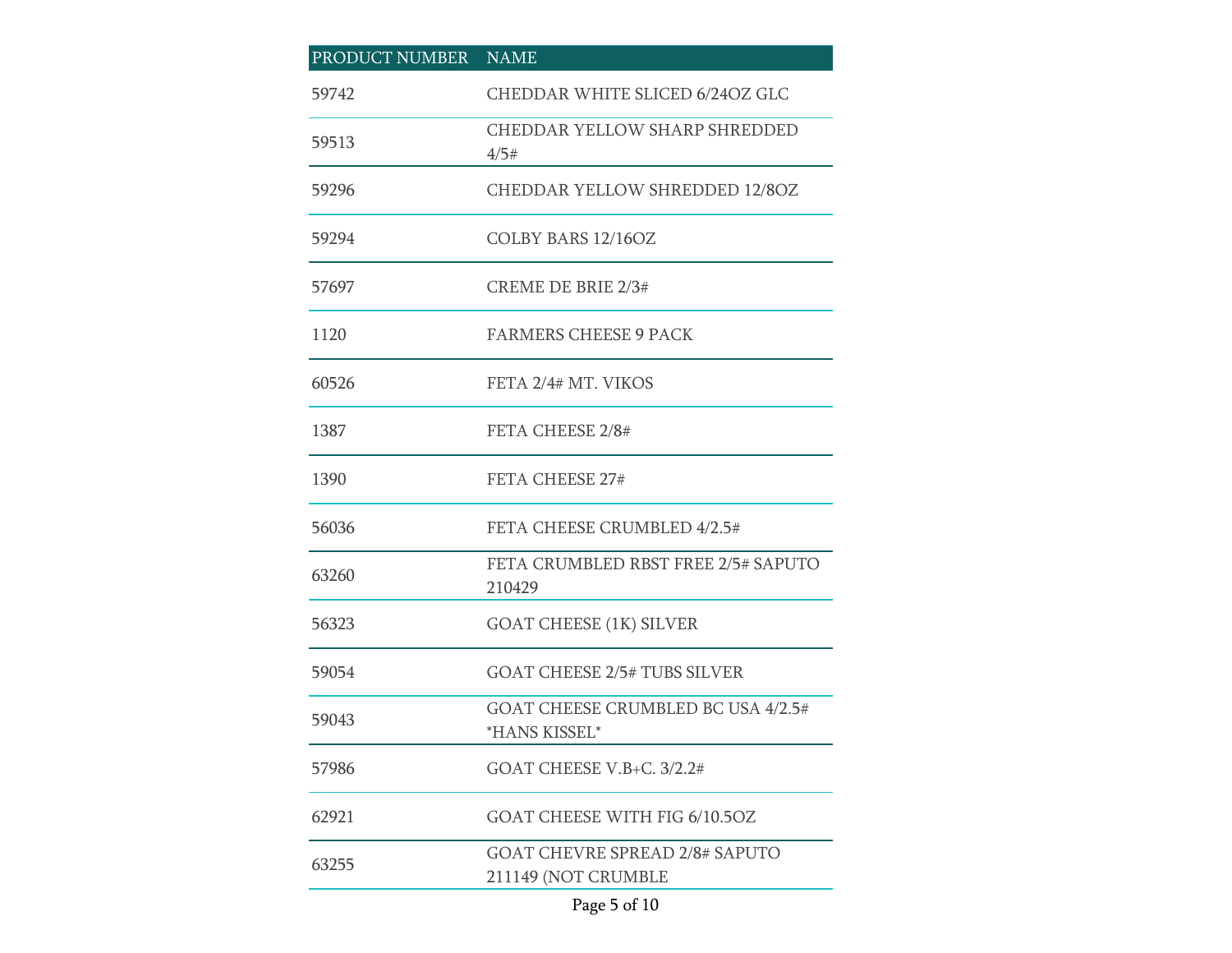| PRODUCT NUMBER NAME |                                                |
|---------------------|------------------------------------------------|
| 1372                | <b>GOLDEN VELVET 6/5#</b>                      |
| 58683               | <b>GORGONZOLA CRUMBLED 1/5#</b>                |
| 1402                | <b>GORGONZOLA WHEEL</b>                        |
| 1408                | <b>GOUDA BABY</b>                              |
| 1411                | <b>GOUDA SMOKED</b>                            |
| 1414                | <b>GOUDA WHEEL</b>                             |
| 1420                | <b>GRUYERE CENTER CUT KING</b>                 |
| 59519               | <b>GRUYERE SHREDDED 4/5#</b>                   |
| 60660               | <b>HALLOUMI CHEESE 6/8OZ</b>                   |
| 1423                | <b>HAVARTI</b>                                 |
| 1426                | <b>HAVARTI AND DILL</b>                        |
| 60366               | <b>HAVARTI SLICED 6/24OZ</b>                   |
| 55736               | <b>HUNTSMAN</b>                                |
| 63263               | IL GIARD MOZZ SHRD 90/10 6/5# SAPUTO<br>988968 |
| 1441                | <b>JARLSBERG LOAF</b>                          |
| 1447                | JARLSBERG WHEEL                                |
| 62886               | MONTCHEVRE FIG LOG 12/4OZ                      |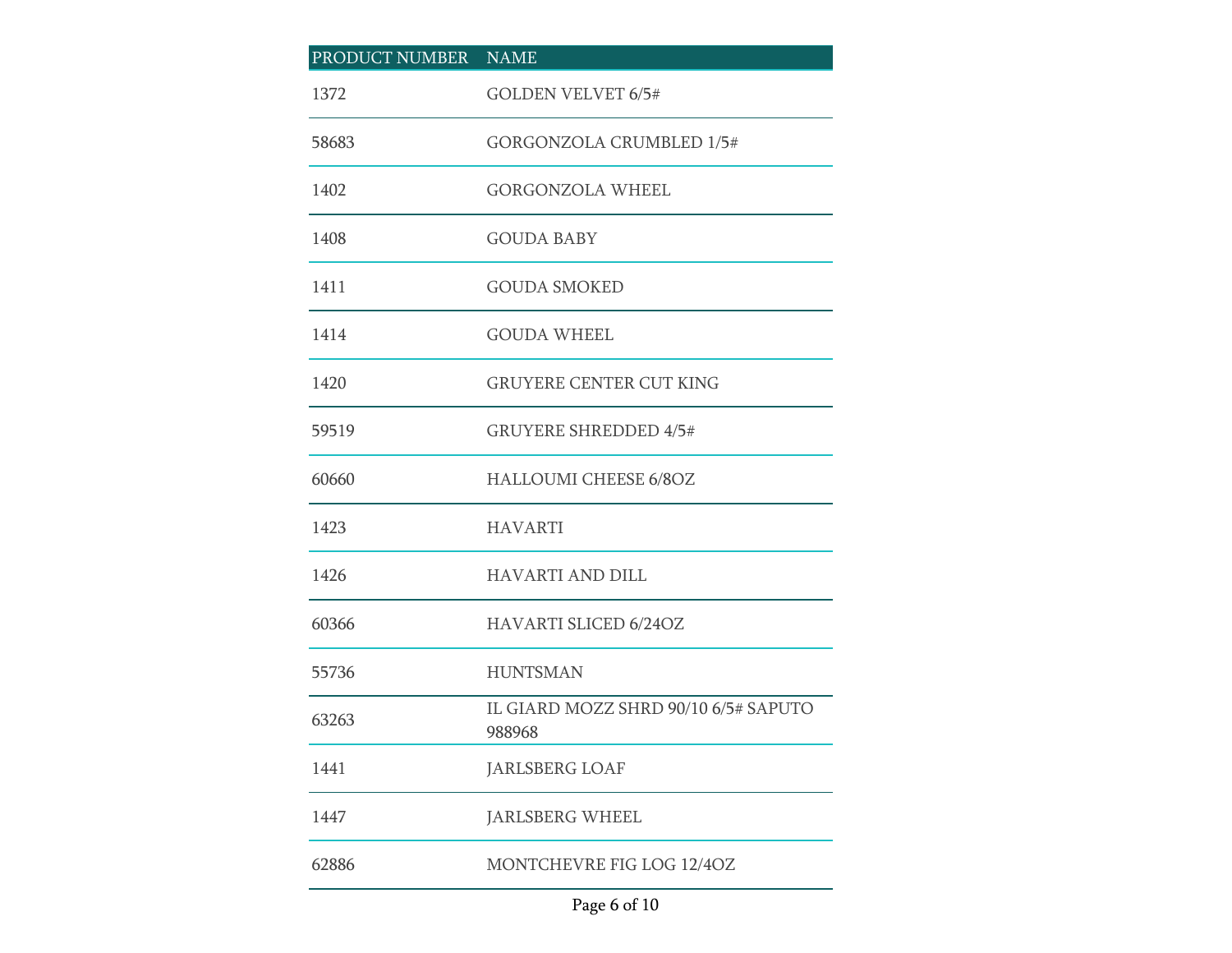| PRODUCT NUMBER | <b>NAME</b>                                                  |
|----------------|--------------------------------------------------------------|
| 1096           | <b>MONTEREY JACK PRINTS 10</b>                               |
| 63243          | MONTEREY JACK SHRED RBST FREE 4/5#<br>SAPUTO #210512         |
| 1225           | <b>MONTEREY JACK SHREDDED 4/5#</b>                           |
| 63233          | MONTEREY JACK SHREDDED RBST FREE<br>4/5#                     |
| 1093           | MONTERY JACK BLOCK CABOT 40#                                 |
| 63256          | MOZZ LMPS SHRED RSBT FREE 6/5#<br><b>SAPUTO 988676</b>       |
| 63258          | MOZZ SMOKED SHRD RBST FREE 4/5#<br><b>SAPUTO</b>             |
| 63234          | MOZZ/PROV BLEND 80/20 RBST FREE 6/5#<br><b>SAPUTO 960215</b> |
| 56946          | MOZZARELLA AND PROVOLONE<br>SHREDDED 4/5#                    |
| 1504           | <b>MOZZARELLA CURD</b>                                       |
| 1492           | <b>MOZZARELLA FRESH 4OZ OVOLINE</b>                          |
| 56249          | MOZZARELLA FRESH 4OZ POLLY BRAND<br>2/3#                     |
| 58943          | MOZZARELLA FRESH 5/2# POLY O LOGS                            |
| 60539          | MOZZARELLA FRESH BOCCONCINI 2/3#                             |
| 56427          | MOZZARELLA FRESH CHERRY SIZE                                 |
| 59223          | MOZZARELLA FRESH LOGS SLICED 8/1#                            |
| 60949          | MOZZARELLA FRESH PEARLS 2/3#                                 |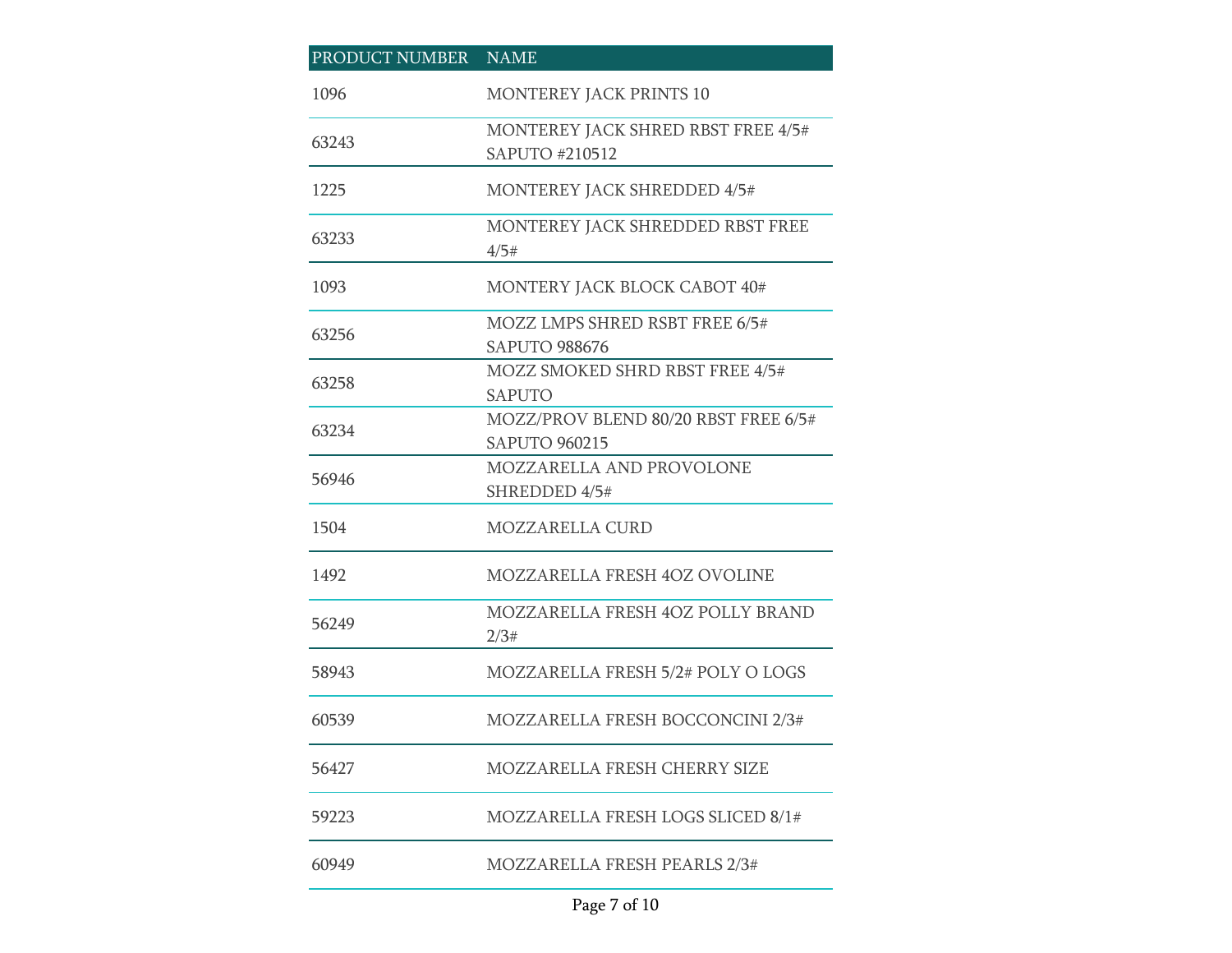| PRODUCT NUMBER | <b>NAME</b>                                                |
|----------------|------------------------------------------------------------|
| 59118          | MOZZARELLA FRESH PERLINI 8/1#                              |
| 59459          | <b>MOZZARELLA FRESH SHEETS 8/12OZ</b>                      |
| 1498           | MOZZARELLA PART SKIM 8/6#                                  |
| 55917          | MOZZARELLA SHREDDED 12/8OZ                                 |
| 1246           | MOZZARELLA SHREDDED PART SKIM 4/5#                         |
| 1510           | MOZZARELLA SMOKED                                          |
| 1513           | <b>MOZZARELLA WHOLE MILK 8/6#</b>                          |
| 56370          | MOZZARELLA WHOLE MILK SHREDDED<br>EMPIRE $4/5#$            |
| 1099           | <b>MUENSTER</b>                                            |
| 63257          | PARM FANCY SHRD RBST FREE 4/5#<br><b>SAPUTO 210523</b>     |
| 60930          | PARMESAN GRATED BAGS 4/5# BARBARA                          |
| 62433          | PARMESAN GRATED BAGS 4/5# DE ROBIO                         |
| 60746          | PARMESAN GRATED BAGS 4/5# PISA                             |
| 63244          | PARMESAN GRATED ILGIARDINA RBST<br><b>FREE 4/5# SAPUTO</b> |
| 63235          | PARMESAN GRATED RBST FREE 4/5#                             |
| 1204           | PARMESAN GRATED TUBS 4/5# DE ROBIO                         |
| 60532          | <b>PARMESAN GRATED TUBS 4/5# PISA</b>                      |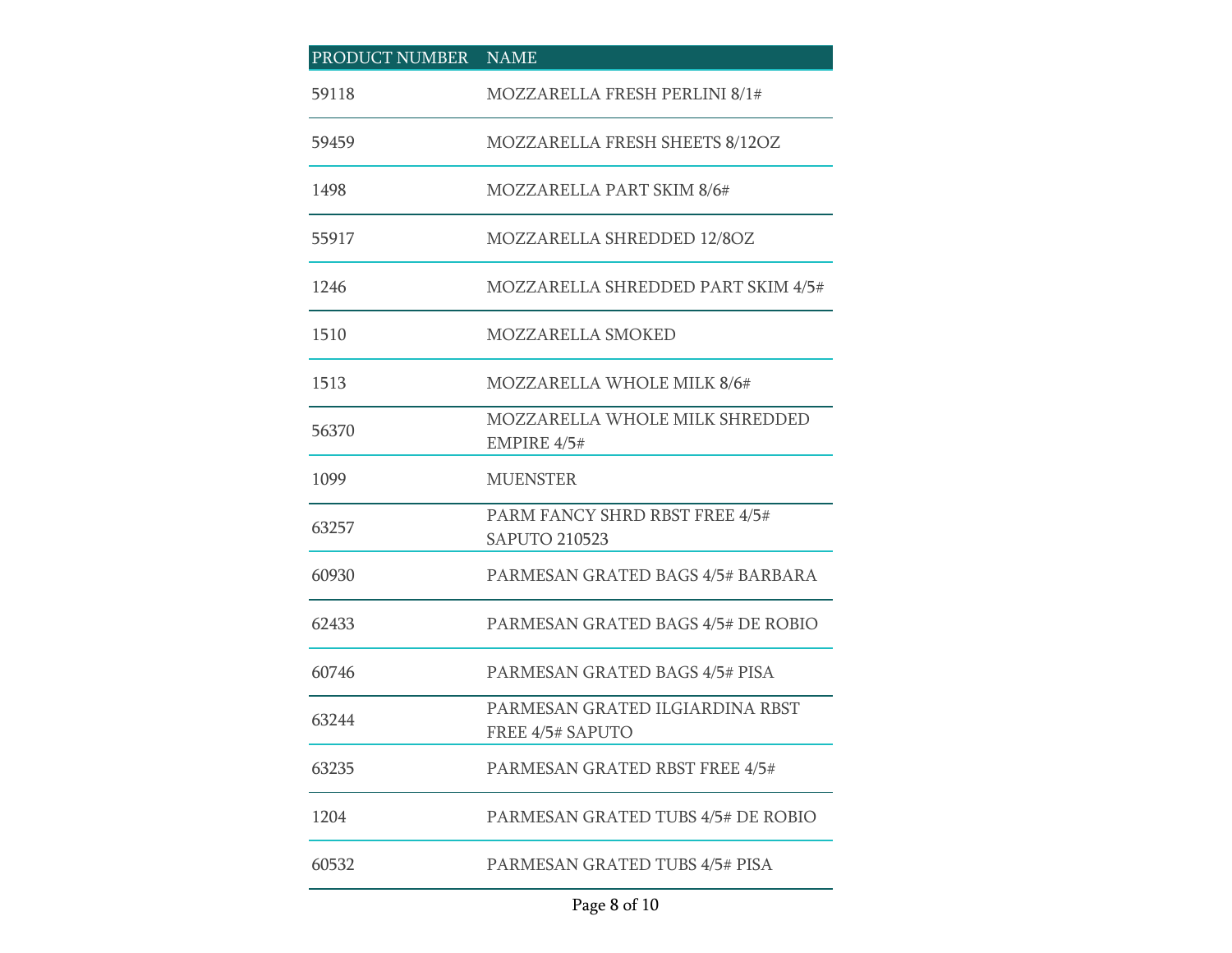| PRODUCT NUMBER NAME |                                  |
|---------------------|----------------------------------|
| 58573               | PARMESAN SHAVED                  |
| 63354               | PARMESAN SHRED 4/5# NK           |
| 1258                | PARMESAN SHREDDED 2/5# DE ROBIO  |
| 59402               | PARMESAN SHREDDED 2/5# SIEGEL    |
| 1063                | PEPPERJACK PRINTS #858           |
| 59807               | PEPPERJACK SLICED 6/24OZ GLC     |
| 63454               | PRAIRIE BREEZE EW PRECUTS 12/6OZ |
| 1102                | PROVOLONE DOMESTIC               |
| 58022               | PROVOLONE ENRICO                 |
| 58520               | PROVOLONE SLICED 6/24OZ GLC      |
| 58788               | QUESO FRESCO 12/8oz              |
| 63382               | QUESO OAXACA 2/5#                |
| 63437               | RICOTTA SARDA                    |
| 60601               | ROMANO GRATED BAGS 4/5# BARBERA  |
| 1213                | ROMANO GRATED BAGS 4/5# DE ROBIO |
| 60803               | ROMANO GRATED BAGS 4/5# PISA     |
| 1210                | ROMANO GRATED TUBS               |